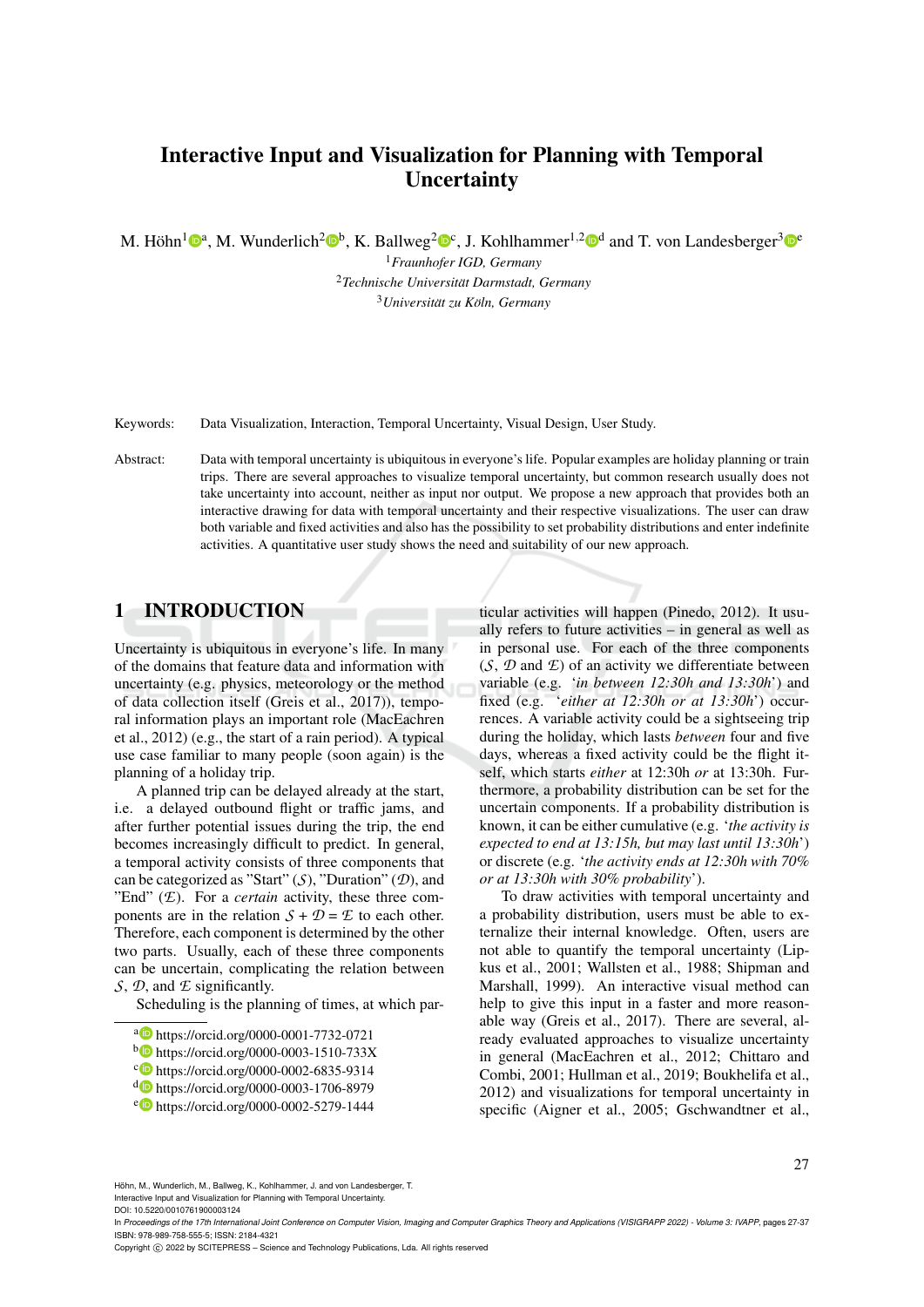2016). Commercial solutions like Microsoft Project provide options to quantify activities as *optimistic* or *pessimistic* as well as PERT-like network diagrams to visualize uncertainty within a schedule (Microsoft, 2021). Nevertheless, none of these approaches offer a complete solution for drawing, editing and visualizing schedules containing activities with temporal uncertainty to externalize implicit knowledge.

With our new approach, we provide the following contributions:

- An extension of existing methods for visualizing temporal uncertainty that enables the user to display
	- certain and *un*certain activities
	- fixed and variable components of activities
	- indefinite activities
	- probability distributions for uncertain components.
- A sketch-based interface to enter schedules that include both certain and uncertain activities with all the above characteristics.
- A quantitative user study to evaluate both the system usability and the user performance. Therefore, the study was spilt into two tasks: a drawing assignment and a reading assignment.

# 2 RELATED WORK

The visualization of time-dependent data and schedules is a well researched problem.

ECHNO

Charts and Diagrams. *Gantt charts* are one of the most common visualization techniques used for planning activities (Aigner et al., 2011). Each activity is represented by a bar. Its left-most position on a time axis represents the start, whereas the width represents the duration of an activity. The description of the activity can be displayed as textual labels in the left part of the diagram or within their respective activities. The main advantage of Gantt charts is their simplicity and the similarity to bar charts, which are intuitive and self-explanatory (Cleveland and McGill, 1986; Marty, 2009). Nevertheless, Gantt charts are not suitable to visualize activities containing temporal uncertainty, since every bar has a fixed position, i.e. a fixed start and a fixed duration (Aigner et al., 2005). To overcome this drawback, several approaches have been developed, that form a good foundation for our new research.

*Program Evaluation and Review Technique* (PERT) diagrams were developed in 1958 (Cook,

1966) and are used for scheduling tasks since then (Merten, 1966; Biffl et al., 2005). In a PERT diagram, an activity is visualized as a table with the following properties:

- earliest starting time (EST) and earliest finishing time (EFT)
- latest starting time (LST) and latest finishing time (LFT)
- a (minimal) duration and a buffer time

The buffer time describes the difference between the minimal and the maximal duration of the activity. With these properties, a PERT diagram is able to visualize *certain* activities (EST = LST and EFT = LFT  $\rightarrow$  buffer time = 0) as well as activities with temporal uncertainty (EST  $\langle$  LST and EFT  $\langle$  LFT  $\rightarrow$  buffer time  $> 0$ ). A complete schedule consists of several single PERT diagrams, where constraints can be visualized as arrows, similar to Gantt charts. Although the PERT diagrams can be arranged in a temporal order, it is not trivial to determine the whole time span of a schedule (Kosara and Miksch, 2002). Besides this issue, the missing visualization is the obvious disadvantage, because all properties are represented as text labels (Aigner et al., 2005).

In 2005, Aigner et al. presented a new technique that combines the advantages of Gantt charts and PERT diagrams – the PlanningLines (Aigner et al., 2005). PlanningLines are designed as bars similar to Gantt charts. Accordingly, the scalability for large project plans has also been maintained. They also allow the visualization of uncertainty with the same properties as in PERT diagrams. The start interval between EST and LST is visualized as an open bracket and the end interval between EFT and LFT as a closing bracket. The (minimal) duration of the activity is visualized as a dark bar within these brackets. The optional buffer time is visualized as a lighter-shaded extension of the respective bar, divided equally between both ends.

**Drawing.** For an interactive input of uncertainty Greis et al. (Greis et al., 2017) developed a set of different sliders to quantify uncertainty. The sliders provide different configurations to specify uncertainties with several degrees of freedom. They also provide a good baseline for the latest research (Kleemann and Ziegler, 2020) as well as our development. Since most visualizations and periphery are based on a 2D interface (Wang et al., 2013) a sketch-based input is already used in scientific fields like mathematics (LaViola Jr and Zeleznik, 2004; Zeleznik et al., 2008) for more than 15 years. Furthermore, sketch-based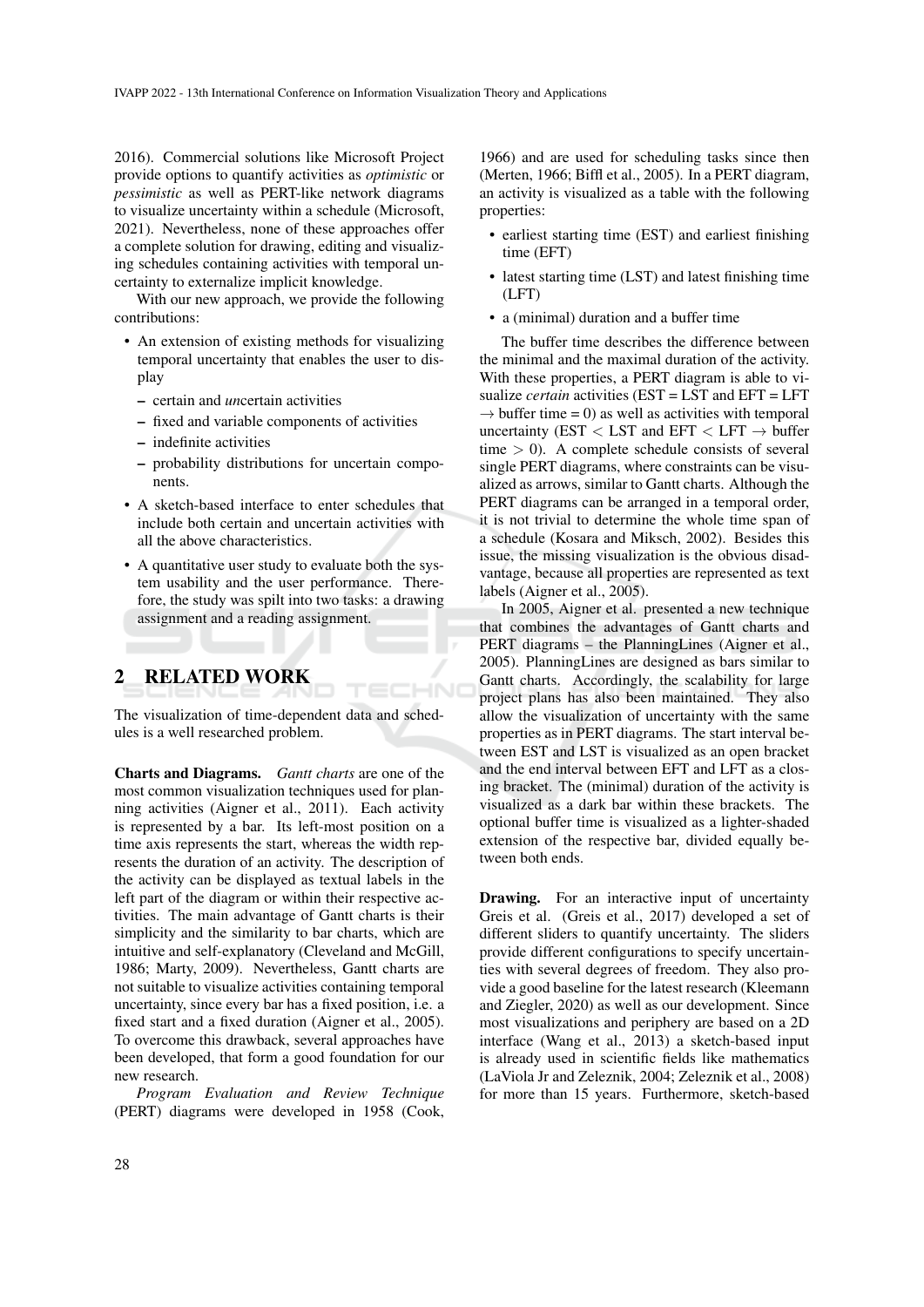interfaces are especially suitable for application areas with predominantly beginners and inexperienced users (Wang et al., 2013; Zheng et al., 2021). Lee et al. presented a system to support users during sketching (Lee et al., 2011) with dynamic shadows, to give them an idea of a possible outcome. This technique is still used in modern research (Ghosh et al., 2019; Shen et al., 2021).

Uncertainty Visualization. To visualize (temporal) uncertainty several studies were conducted (Aigner et al., 2005; Correll and Gleicher, 2014; Greis et al., 2017; Lee et al., 2011; Wang et al., 2013). MacEachren et al. evaluated eleven techniques (e.g. *location*, *orientation* or *fuzziness*) and several icons to visualize temporal and spatial uncertainty. As a main result, they propose that icons are not suitable to visualize any kind of uncertainty, since pictorial representations require an understanding of the underlying uncertainty on the part of the viewer and the viewer must also be able to correctly interpret the metaphor of the icon (MacEachren et al., 2012). Instead, they recommend the use of uncertainty visualisation techniques that introduce a small error into the data but, on the other hand, provide a faster assessment of the uncertainty presented.

Gschwandtner et al. conducted a survey to evaluate visualizations for temporal uncertainty (Gschwandtner et al., 2016). The main aspect of this survey was to assess which visualization should be used for quantitative uncertainty (with knowledge about the probability distribution) and qualitative uncertainty (without such knowledge). The survey shows that for quantitative uncertainty, a gradient brush performs best but is not the favourite visualization among the participants. For qualitative uncertainty, ambiguation performs best and is also the favourite visualization among the participants. Since Aigner et al. uses ambiguation to visualize the buffer time in their PlanningLines and the results are also used in recent publications (Sondag et al., 2020; Procopio et al., 2021), we decided to use these techniques to visualize the uncertain parts of our visualization.

Finally, error bars are often used to visualize uncertainty in data, but are often misinterpreted by users (Correll and Gleicher, 2014; Hofman et al., 2020). Furthermore, error bars are frequently associated with high certainty in the data (Belia et al., 2005) and value labels inside the bars are usually assumed to be more certain than value labels outside (Newman and Scholl, 2012). To avoid this kind of incorrect interpretation of the visualization, we use brackets instead of error bars, similar to Aigner et al. (Aigner et al., 2005), to visualize the time span of an activity.





### 3 VISUALIZATION METHOD

The visualization of activities with temporal uncertainty is not trivial. As mentioned above, uncertainty is ubiquitous in everyone's life (MacEachren et al., 2012) and especially in the planning of future activities. For example, a simple holiday trip with five activities features a variety of temporal uncertainties.

- 1. A flight to the destination has a fixed *S* and *D*, and thus fixed *E*
- 2. Packing a suitcase before the trip takes at least one day.
- 3. Sightseeing during the holidays for at least four days but maximum five days
- 4. A two-day trip during the holidays
- 5. The return flight is expected to take place on the scheduled day, but could be delayed by one day due to a pilot strike

Such schedules and taxonomies (Shneiderman, 2003; Gschwandtner et al., 2012) suggest the following visualization characteristics to be fulfilled by the design of our new approach:

- C1 *certain* activities
- C2 *uncertain* activities with a *certain S* and *uncertain E* interval and vice versa
- C3 *uncertain* activities with an open *S* or open *E* (indefinite activities)
- C4 both *certain* and *uncertain* activities within a time span
- C5 fixed characteristics for *S*, *D* and *E*
- C6.1 a cumulative probability distribution for *S*, *D* and *E*
- C6.2 a discrete probability distribution for *S*, *D* and *E*
	- C7 dependencies between two activities

PlanningLines (Aigner et al., 2005) already provides a good basis to visualize activities with temporal uncertainty, especially C1, C2 and C4 are al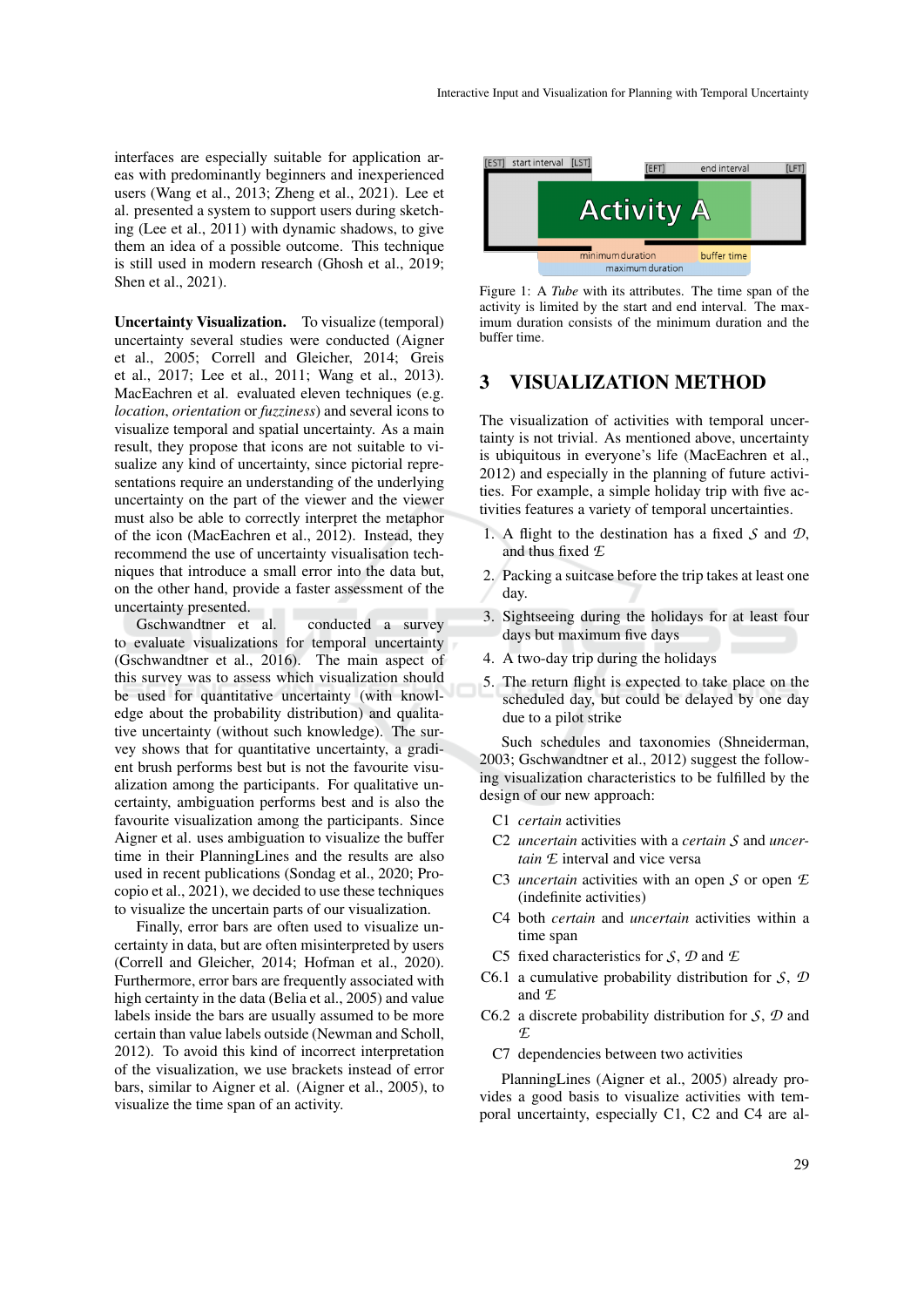Table 1: Representative configurations of *Tubes* according to the characteristics (Char.) C1–C7. For  $C5^{\dagger}$ , the buffer time *has* to be used, if the first possible start is taken. The rows marked with ∗ each show two representatives with different probability distributions. C6.1<sup>∗</sup> shows activities, which are probable finished after 25% or 75% of the buffer time.  $C6.2^*$  shows activities for which the whole buffer time happens with a probability of 25% or 75%. In C7, the dependency between two activities is visualized by an orange arrow.



ready supported. Although Aigner et al. provide simple projects plans with uncertainty in their publication, their approach does not support interactive input and differs in various visual aspects as detailed below. Thus, we slightly modify their components to present the opportunity for an interactive drawing as well as the editing of activities within a schedule. We named our new development *Tube*. A schematic representation of a tube with all its attributes is shown in Fig. 1. Examples for different configurations of *Tubes* fulfilling the Characteristics C1–C7 are shown in Table 1. As PlanningLines were already successfully evaluated (Aigner et al., 2005), the formal constraints and properties of them were adopted. The temporal attributes were also adopted to visualize the *S*, *D* and *E* properties of an uncertain activity (see Fig. 1). The start interval is limited by the earliest starting time [EST] and the latest starting time [LST], the end interval is limited by the earliest finishing time [EFT] and the latest finishing time [LFT] and the maximum duration of an activity is defined by the minimum duration and the buffer time – the time difference between

30

the maximum and the minimum duration.

The major visual difference between Planning-Lines (Aigner et al., 2005) and *Tubes* is the visualization of the buffer time. Usually, PlanningLines divides the buffer time equally between both ends. In contrast, we designed our *Tubes* with the buffer time always visualized on the right side of the minimum duration to foster easier understanding. The user therefore does not have to add two parts of the buffer time, but can perceive it at once.

As written above, PlanningLines already covers some requirements of the characteristics. To support the remaining demands, several combinations of the visual variables for visualizing uncertainty by MacEachren (MacEachren et al., 2012) are used. To find a good solution, we created several sketches in an iterative process on a whiteboard (Roberts et al., 2015) and discussed them during the development of our system.

Indefinite activities (C3) are visualized with an open bracket on the open side. Therefore, the horizontal lines are the remaining parts to foster a more intuitive understanding. To support C5, *D* is visualized with a texture for a discrete setting. *S* and *E* are visualized as arrows with the direction of the arrowhead indicating whether it is about *S* or *E*. For a variable activity with a known probability distribution of *S*, *D* or *E*, a cumulative distribution function is chosen to visualize the user input using a linear gradient brush (C6.1<sup>∗</sup> ) (Fig. 5). The calculation is adapted from Correl et al. (Correll and Gleicher, 2014). The probability for a fixed buffer time is represented by a chessboard texture. The granularity is varied based on the set probability, so less probable buffer time is sparser than more probable buffer time (C6.2<sup>∗</sup> ). For cases when *S* has a known probability, ambiguation is used, so a less probable fixed start is visualized in lighter colors than a more probable one. Different configurations are shown in Fig. 6. This is also applied to a discrete *E*.

## 4 APPLICATION

To support drawing, editing and visualizing activities with temporal uncertainty, a system architecture was developed. All user controls are grouped into three categories within a menu bar. The main category provides the options for input and editing of *Tubes* (see Section 4.1 & 4.2). The other categories contains I/O features and several possibilities to personalize the schedules. As an extension to Aigner et al. (Aigner et al., 2005), we provide the means to draw and visualize both continuous and discrete activities. Further-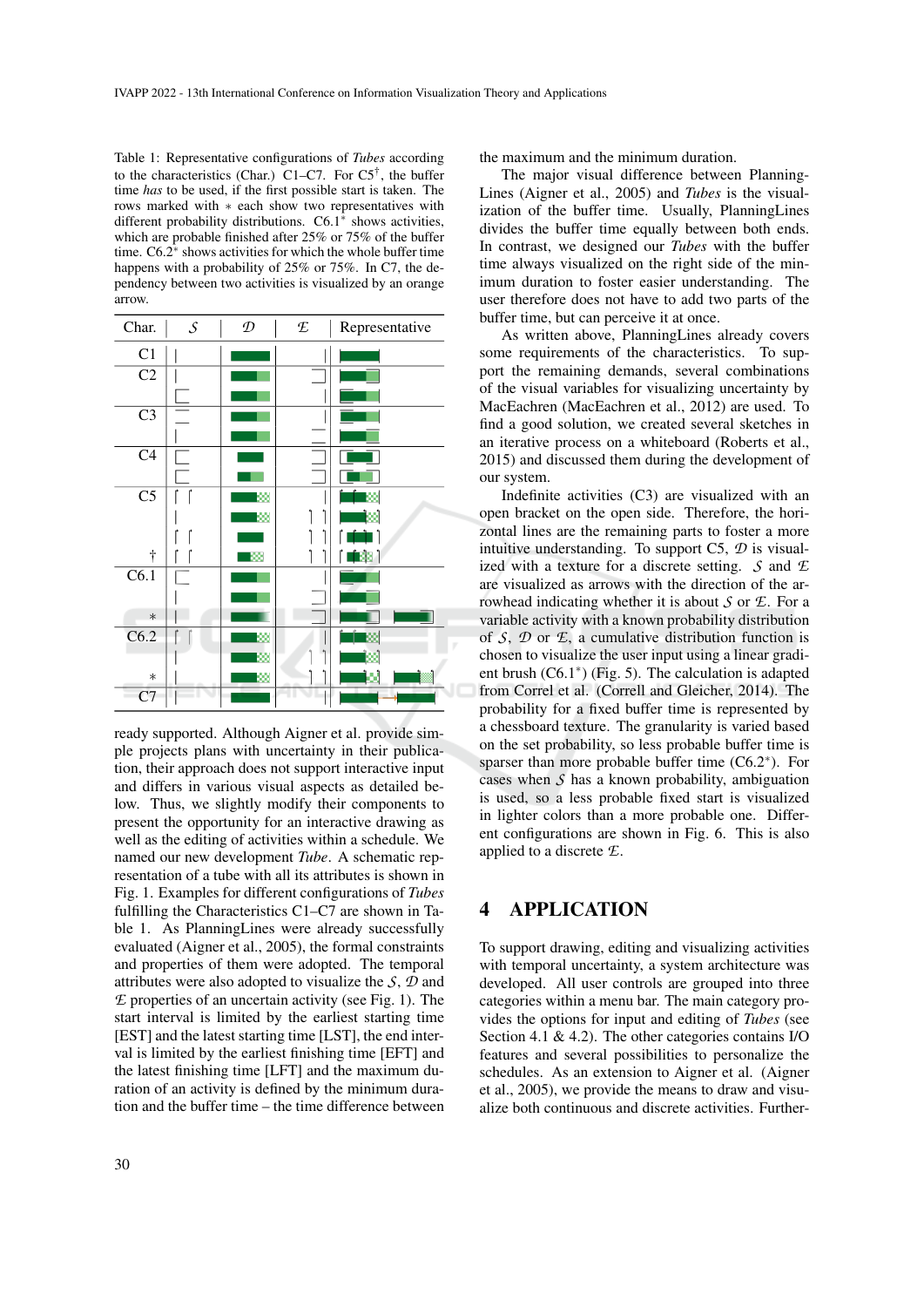

Figure 2: The figure shows a schedule of a holiday trip planned with temporal uncertainty. Our new *Tubes* visualize the activities with different properties. The user can draw each activity with simple inputs. The corresponding drawing actions are shown in the bubbles near each *Tube*. Furthermore, the mouse-sensitive context menu for editing is shown at the "Sightseeing" *Tube*.

Table 2: Drawing an uncertain activity with the different input methods and the resulting *Tube*.



more, we also allow the input of probability distribution for all *uncertain* components of a *Tube* and offer the possibility to draw indefinite activities.

#### 4.1 Input of *Tubes*

There are two possible methods to draw a single activity: *input with mouse and keyboard* and *input with stylus* on a tablet. For both methods, the user can enter either a start interval, an end interval, or a duration with an optional buffer time. If the time span of an activity is known, the user can also enter a time range instead of a start and end interval. The components are drawn as shadows and after finishing the input of all components the user receives suggestions for possible *Tubes* (Fig. 3). A schematic representation for the input of an uncertain duration with both input methods is given in Table 2.

Drawing with Mouse and Keyboard. To draw an activity with mouse and keyboard, the user has to use the control (CTRL) and shift  $(\Uparrow)$  buttons as modifiers. The position of the mouse defines the position of an activity within a schedule. The user can draw the duration with the mouse while pressing the left mouse button and move the mouse on a straight line. The user can also draw *Start*, *End* and *Range* elements in the same way. To draw a buffer time, the user starts to enter a duration and presses the shift button additionally from the point where the buffer time should start and moves the mouse with pressed left button as far as the buffer time should go. During the sketching process, all elements are classified due to their relative position to each other, whereas the first drawn element is always classified as a *duration* element – regardless of a possible buffer time. The user can monitor its input due to the shadow drawing method (Lee et al., 2011).

Drawing with a Stylus. Beside the input with mouse and keyboard, a drawing method with a stylus is also implemented to provide a compatibility with modern touchscreen devices, e.g. tablets. In this mode, the user can draw lines with the stylus, which are automatically classified afterwards depending on their shape. To enter a *certain* activity, the user has to draw a straight line, similar to the movement of the mouse in the alternative mode. Due to the circumstances that no keyboard or other additional devices can be used to press certain keys as modifiers, the line classifier has to distinguish between *certain* and *un-*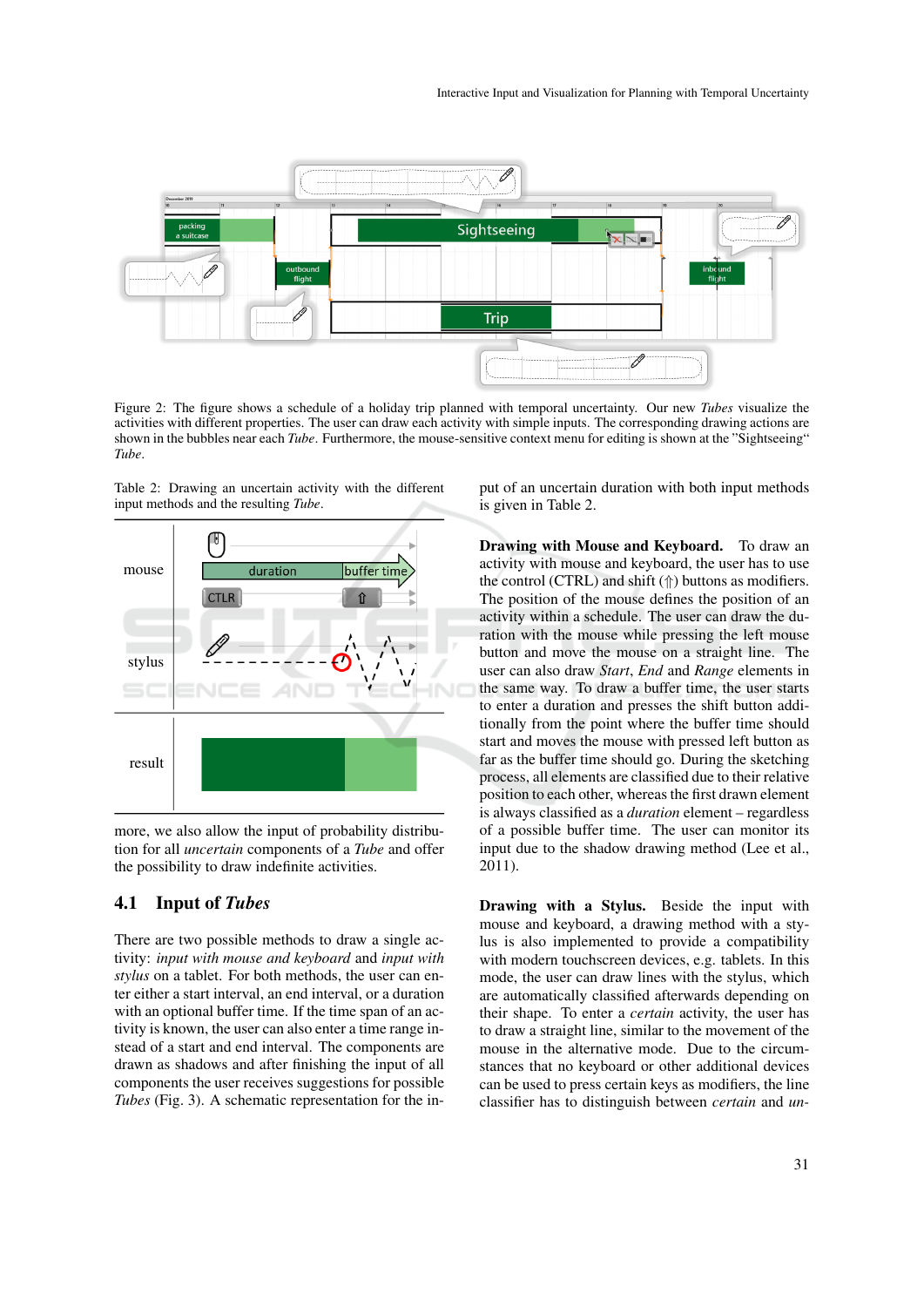*certain* activities in a different way. If there is a point with a slope  $|m| \geq 1$ , then the buffer time applies from this point onward (Table 2, red circle). Further input elements, *Start*, *End* and *Range*, can be drawn and are analysed by the classifier. The following code outlines the classification, where *PC* is an ordered collection of 2D points representing the internal structure of the input. The algorithm first extracts three important points of *PC*: the first point *f* , the last point *l*, and the point *d* with the greatest horizontal distance from *f* .

```
1: f ← PC. first, l ← PC.last
 2: d \leftarrow p \in PC with max(|f.x - p.x|)<br>3: if l = d then
 3: if l = d then \triangleright \mathcal{D} entered
 4: m_i \leftarrow \frac{p_i \cdot y - p_{i+1} \cdot y}{p_i \cdot x - p_{i+1} \cdot x}\frac{p_i \cdot y - p_{i+1} \cdot y}{p_i \cdot x - p_{i+1} \cdot x}, i \in \{1, \ldots, |PC| - 1\}5: if max(m_i) > 1 then
 6: return uncertain D
 7: else
 8: return certain D
 9: end if
10: else \triangleright S, E or Range entered
11: if \Delta(f, l) < \tau then
12: return Range
13: else if d.x < f.x then
14: return Start
15: else if d.x > f.x then
16: return End
17: end if
18: end if
```


After classifying the input, the components are displayed as shadows to support the user for further input (Lee et al., 2011).

Transforming input into Tubes. After the drawings are taken – either with mouse and keyboard or with a stylus – and the input is formally correct, the user gets suggestions for possibles *Tubes* depending on the taken input. Since the input is only clearly defined through the triple of  $S$ ,  $D$  and  $E$ , the user can select the desired result *Tube* from a pop-up menu that shows all possible combinations for the drawn components. Fig. 3 shows an example of the user dialogue for the possible *Tubes* with a drawn user input of a duration (with buffer time) and a range.

#### 4.2 Editing of *Tubes*

The editing of drawn *Tubes* is an important feature of the interactive input of activities. Beside the trivial actions like deleting or moving a *Tube*, more complex operations for editing *Tubes* and creating dependencies between two *Tubes* are implemented. In the corresponding editing mode of the software, the *Tubes* have mouse-sensitive editing points on certain ele-



Figure 3: An example dialog for the supervised input. The user has to choose the *Tube* he wants to draw with the input of a duration and a range.



Figure 4: A context menu for editing of this *Tube* to change the buffer time from a continuous to a discrete one (right), add a new probability distribution (center), or remove a probability distribution (left).

ments to open a context menu for editing a component of a *Tube*. Fig. 4 shows this behaviour for the buffer time of an activity. You can either change this buffer time from variable to fixed or the other way round (right), add a probability distribution (center), or remove a probability distribution (left).

Probability Settings. In some cases the user wants to quantify the probability distribution of *S*, *E* or the buffer time. After selecting the corresponding menu item (see Fig. 4, center) a new user dialogue pops up



Figure 5: The user can set a known probability, whether an activity is more likely to last longer or shorter, with a slider in the probability distribution function (top left) and sees the resulting cumulative probability function directly (top right). Bottom shows the resulting *Tube* with the set probability distribution in the buffer time visualized with a gradient.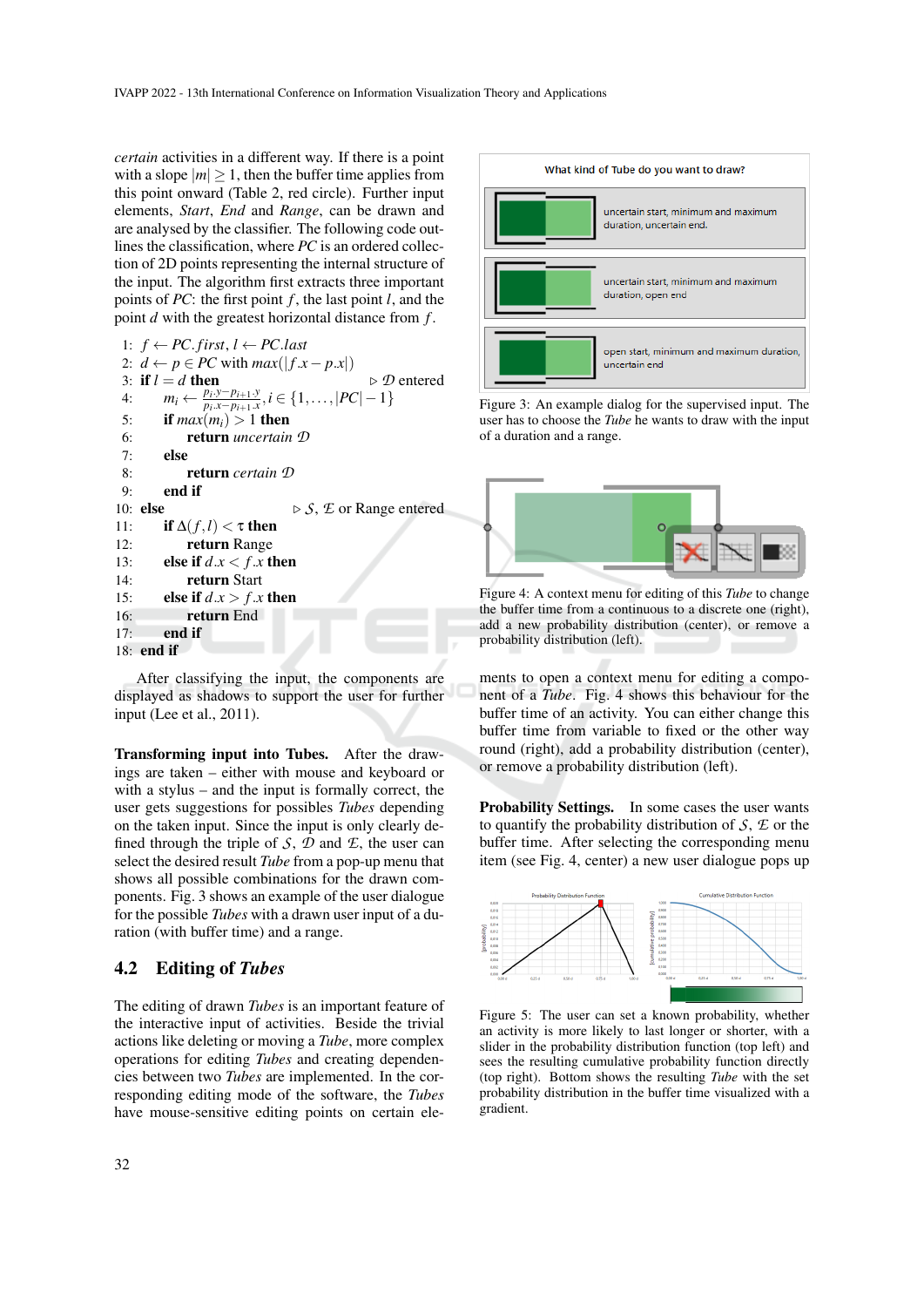

Figure 6: *Tubes* with a constant probability distribution from 1.0 to 0.0 (top row, left to right) and *Tubes* with a discrete buffer time and a respective probability from 1.0 to 0.0 (bottom row. left to right).

(Fig. 5) in which the user can set, whether the activity is more likely to last longer or shorter. The expected duration can be set with a slider in a probability distribution function (left, black). A cumulative distribution function (right, blue) shows the result of the input directly. The cumulative distribution is converted into a gradient (Correll and Gleicher, 2014) to show the probability distribution in the resulting *Tube* (bottom). The same technique can be use to quantify a probability distribution for the start and end components of a *Tube* (see Table 1).

Variable and Fixed Components. To quantify a constant probability for the buffer time ('*every point in time has the same probability*') or a probability for fixed components in an activity  $(S, \mathcal{D}, \text{or } \mathcal{E})$ , the dialogue only has to offer one slider to set the desired probability. The result for a constant probability with a fixed buffer time and different probabilities is shown in Fig. 6. To visualize a quantitative probability for a fixed buffer time, we chose the technique *grain* by MacEachren (MacEachren et al., 2012), where the rule is: the less likely the buffer time, the sparser the grid. For *Tubes* with a variable buffer time, the probability is mapped to the alpha value of the base color. The target function has a value range from 0.1 to 1.0 to avoid totally transparent components (zero probability). The same color is chosen for the base color and the color for the minimum time, so a buffer time with 100% probability is visualized like the minimum duration. Representatives for different probabilities are shown in Fig. 6. For fixed *S* and *E* components, the same technique as for variable buffer time with a constant probability is used. The components differ in their alpha value, depending on the chosen probability (see Fig. 7).

### 4.3 Additional features

To avoid conflicts within a schedule, the application has a built-in cross-check to highlight such risks. The system examines the drawn *Tubes* pairwise after each input to detect overlaps within the schedule. For this, only the part of an activity that will certainly happen is taken into consideration. If a conflict is detected,



Figure 7: *Tube* with discrete start and end and constant probability. The activity happens with 70% in time span  $(1)$  and 30% in time span  $(2)$ .



Figure 8: In the red-marked time spans, the *Tubes* conflict with each other, because *Tube* 1 and *Tube* 2, respectively *Tube* 1 and *Tube* 3 definitely happen there in this schedule.

the corresponding time span will be highlighted with a red marker (see Fig. 8). Furthermore, *Tubes* can be moved on the *x*-axis to re-define their time span within the schedule. They also can be moved on the *y*-axis into a different layer to avoid overplotting. As with PlanningLines (Aigner et al., 2005), the user also has the opportunity to draw dependencies between two activities (see Table 1, C7) to visualize that one activity has to be finished before the other one can start.

### 5 EVALUATION

We conducted a quantitative user study to evaluate both the drawing input with our new application and the corresponding visualization. Therefore, we divided the study into two parts – a drawing assignment to assess the potential of the input methods and the application, and a reading assignment to evaluate the visualization.

#### 5.1 Experimental Setting

A total of 21 participants (10 male, 10 female, 1 preferred not to say) took part in the study. The age distribution was between 20 and 71, but the majority of the participants were between 20 and 30 years old (67%). The participants came from different professional fields, thus covering a broad spectrum of users. The study took place as a laboratory study and the conductor was present at all times to answer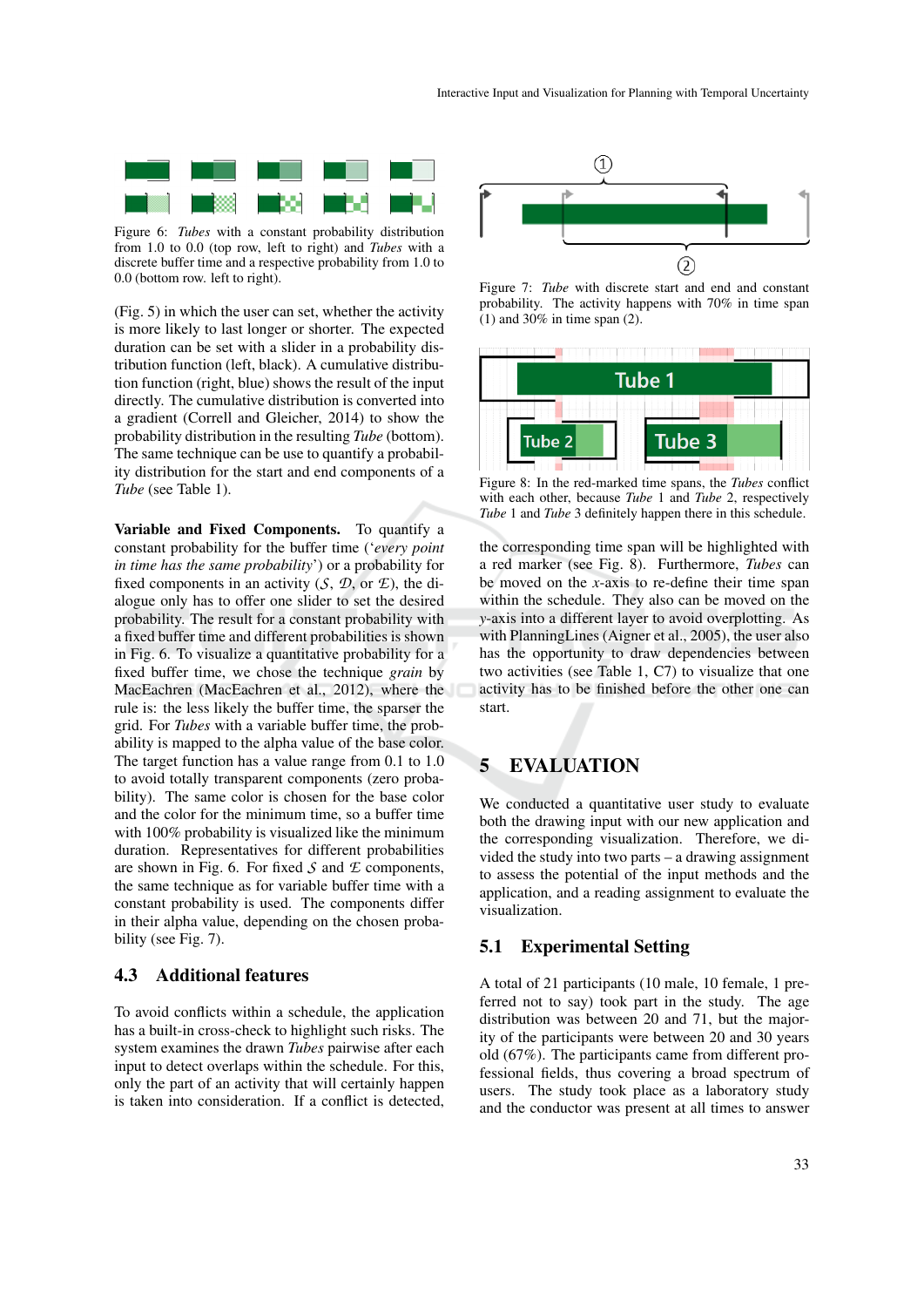

Figure 9: *Tubes* with different characteristics representing a hypothetical day at a university.

upcoming technical questions. All participants used the same technical equipment to ensure equal conditions. The study was designed within-subject to generate a significantly larger result set than in a betweensubject design with the same number of participants (Charness et al., 2012). Thus, each participant worked on all assignments. After a brief introduction to the subject of the study and an explanation of the user interface by the conductor, the participants started with the study. There was no specific training phase, although all participants were asked to use the built-in help system to answer their questions concerning the application and the visualization by themselves. Each interview took between 60 and 150 minutes.

The initial setup of the study was to split the participants into two groups – one group working on the reading assignment first and finishing with the drawing assignment, and a second group working on the study in reverse order. The hypothesis was that participants would make fewer mistakes when drawing if they had seen and understood the visualization beforehand. However, the initial evaluation of the study showed that the groups had almost identical correctness, suggesting that there is no significant learning effect. This led us to consider all participants as one group for the result evaluation.

#### 5.2 Assignments & Data

The drawing assignment addresses the newly developed software and its intuitiveness and robustness. Beside the known use case (Fig. 2), a second schedule had to be visualized (Fig. 9). For this schedule, a hypothetical day at a university was created with the following activities:

- Visit a lecture between 10:00am and 11:00am
- Exam preparation with fellow students at 10:30am with an uncertain end between 12:30pm and 01:30pm
- Visit an exercise starting at 02:00pm with a duration of at least 45min. After 45min, the assignments are probably not yet completed. However, the chances increase with each minute. In any case, the exercise will take a maximum of 90min.
- Go to the canteen for a maximum of 45min after the lecture, but before the exercise starts
- Take the bus after the exercise. It will take either 15min or 30min, depending on the route.

For this assignment the participants were asked to draw the two different schedules that were given to them in a textual representation. Each schedule consisted of five activities focusing on different specifics, e.g. *certain* start and *uncertain* end, or activities containing a probability distribution or discrete components.

The participants were also given a reading assignment as a prepared schedule with different activities, drawn in advance by the conductor with the new application. The shown schedule is a slightly modified version of the project plan evaluated by Aigner et al. in 2005 (Aigner et al., 2005) to ensure the comparability of the evaluation results. We have varied the activities so that all characteristics are represented by at least one *Tube*. The schedule is depicted in Fig. 10.

This assignment was conducted to evaluate the comprehensibility of the visualization. The participants were asked to answer questions on the details of the visualizations, e.g. "When is the earliest possible start?", "When is the latest possible end?" or "What is the maximum duration of the activity?".

Finally, the participants were asked to fill in a form for the system usability score by Sauro (Sauro, 2011).

### 5.3 Analysis

The drawing assignments were evaluated by the specific features of the *Tubes* to be drawn – an existing property was assigned a value of 1 and a missing property was assigned a value of 0. The reading assignment was evaluated with 1 for a correct answer and 0 for a wrong answer. Therefore, an average correctness value of 1.0 means, that *all* participants have fully met *all* requirements, while a value of 0.0 means, that no requirement was fulfilled by any participant. The results are shown in Fig. 11 and are further explained in the remainder of this section.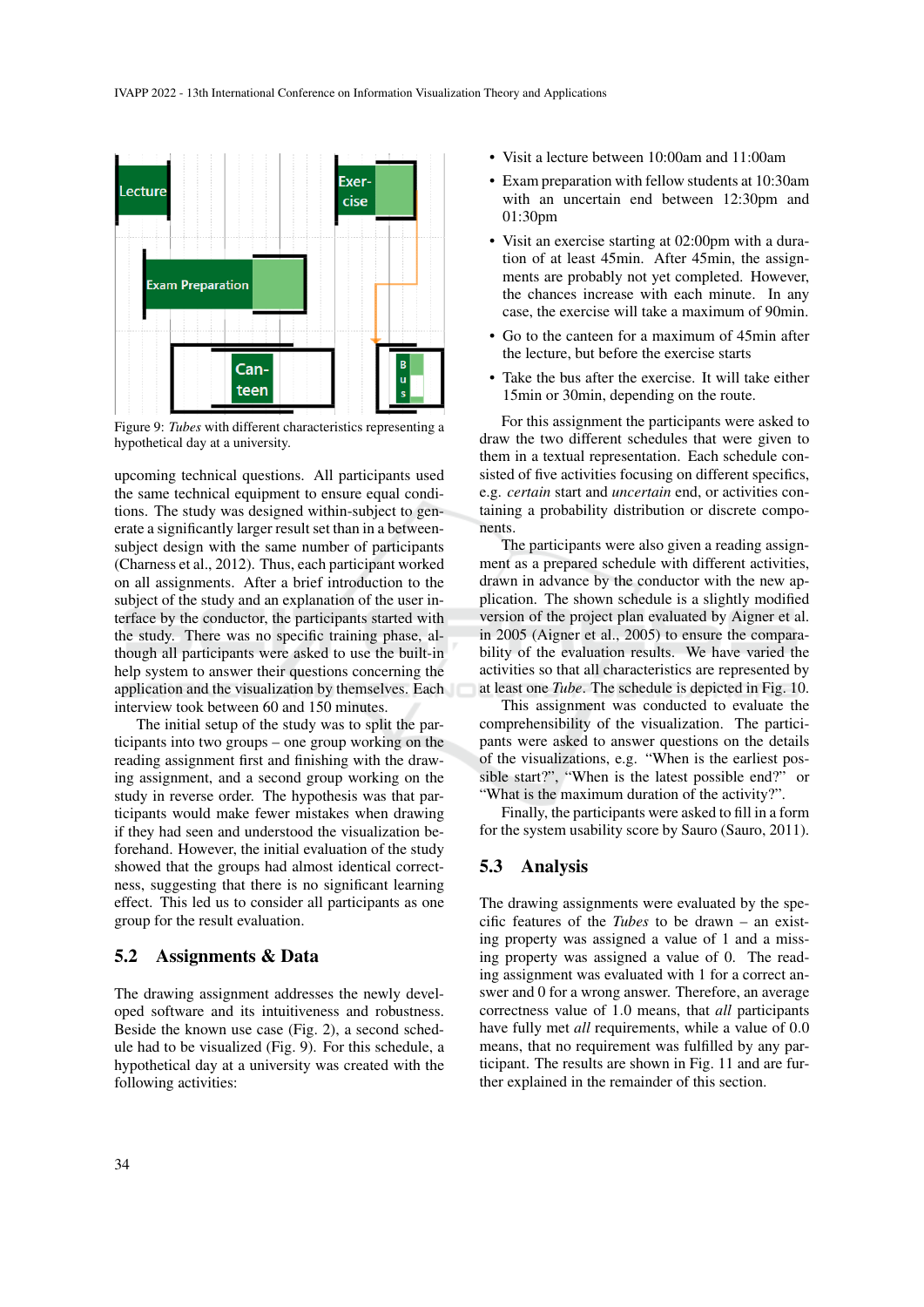

Figure 10: The example schedule of the reading assignment. The plan has been adopted from Aigner et al. (Aigner et al., 2005) and slightly modified so that all characteristics can be queried.



Figure 11: Results of the drawing assignments (D1, D2) and the reading assignment (R). The assignments had a similar average rating, but differ strongly in the variance of the results.

Drawing Assignment. The two schedules (D1 - a day at a university, D2 - the holiday use case) were evaluated individually, followed by a comparison between them.

D1 has an average correctness of 0.8413. The only activity with a comparably low correctness (0.7048) was the bus transfer. The main problem was to set the right start interval. The intended solution was an *uncertain* start within 45min and 90min of the duration of the exercise ahead. Instead, eleven participants drew a *certain* start right after the latest possible ending of the exercise. Furthermore, the probability distribution for this fixed and uncertain activity was not set correctly in 12 of 21 cases. Another difficulty in this schedule was to set the probability distribution for the duration of the exercise in the right way – 10 of 21 participants had problems with that aspect.

D2 has an average correctness of 0.7755. The main problems with this schedule came from the indefinite activity of packing the suitcase (0.7738) and the inbound flight (0.6667). In the suitcase activity, setting the right start was the main challenge, whereas the inbound flight causes multiple problems concerning the maximal duration, the fixed start and end interval, and the probability distribution.

Both drawing assignments have exactly the same median correctness value of 0.8095. This high number shows the good usability of the developed software, in particular for new users. Participants did not have much trouble entering *certain* activities, nor did they have much difficulty entering *uncertain* activities within a time span. Problems occurred only with activities with more specific properties, such as fixed components or probability distributions.

Reading Assignment. The reading assignments has an average correctness of 0.7875. The results show that users read the *certain* activity almost without errors, just like the *Tube* with fixed components. Problems occurred with the indefinite activity and its open end. The main problems appeared around the probability distributions and with the components *S* and *E*, causing significantly more problems for the participants than such a characteristic in *D*.

Summary. The two different assignments show similar performances for the different characteristics of the *Tubes*. On the one hand, the participants had problems with the probability distributions, both during drawing and reading. This could be due to the fact that judgements under uncertainty are often mediated by intuitive heuristics (Tversky and Kahneman, 1983). Furthermore, 10 participants drew constraints between two activities. While this was not a task in the assignments, it is a good point to consider in future iterations of the research. On the other hand, *Tubes* with other characteristics than probability distributions seemed to be no problem for the participants, both during drawing and reading. This observation is also reflected in the similar statistics for the assignments (see Fig. 11). With an average correctness of 0.8117, the study shows good results in both drawing schedules with our software and visualization.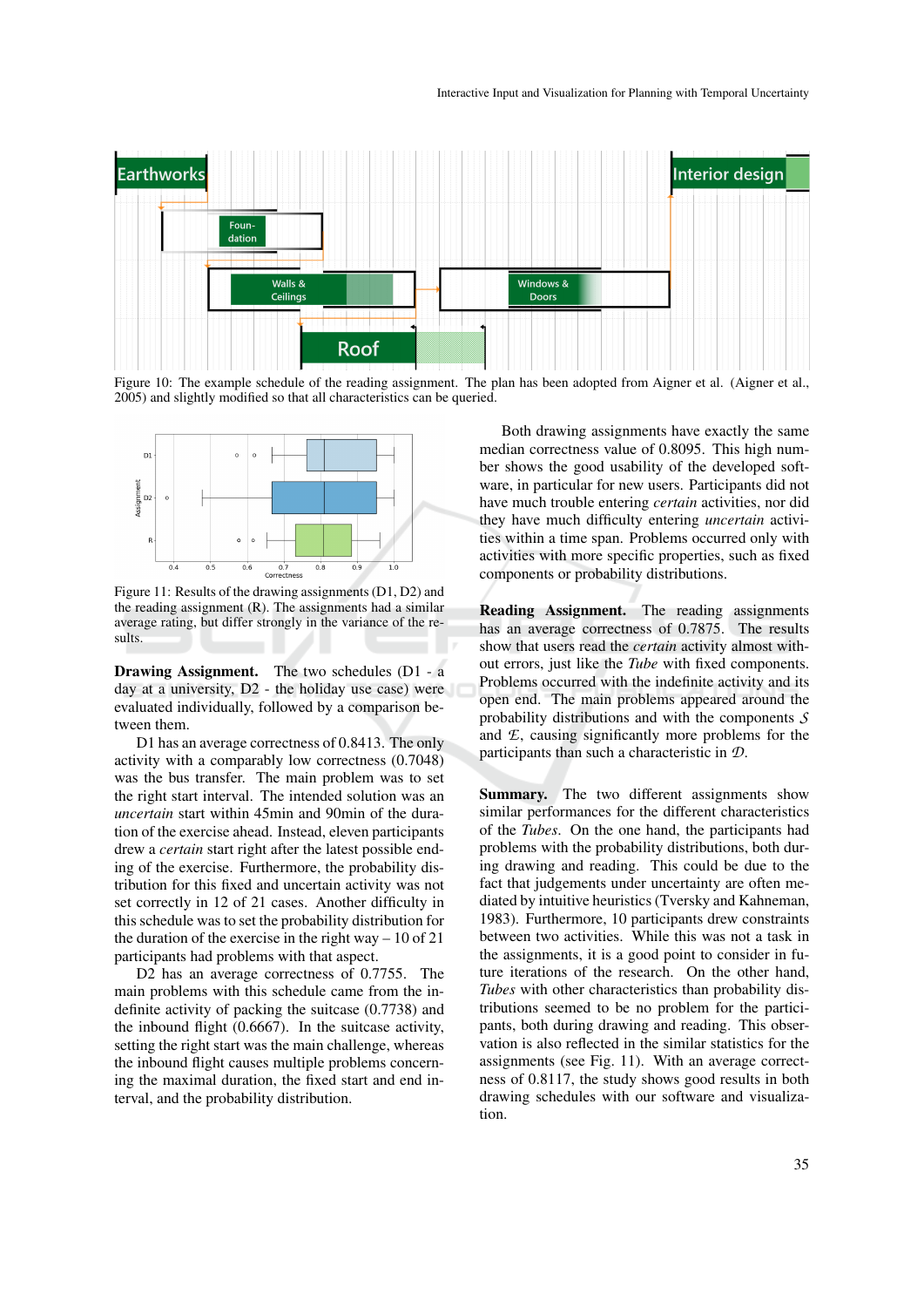System Usability Score. The system usability score indicates the subjective evaluation of the usefulness and utility of the application by the participants (Sauro, 2011). The score of this evaluation for our system is between 30.0 and 92.5. The average score of 66.19 shows that our new application can be classified as 'OK'.

# 6 CONCLUSION AND FUTURE WORK

We presented both a new visualization and a corresponding application for the interactive visual input for planning with temporal uncertainty. The visualization is based on the PlanningLines approach by Aigner et al. (Aigner et al., 2005). With our extension of this approach, it is also possible to visualize both variable and fixed activities. Furthermore, it is possible to visualize different probability distributions and indefinite activities. For the interactive drawing of schedules, the new application offers input methods using both mouse and keyboard as well as stylus input. After sketching a *Tube*, the user is supported with shadow-drawing (Lee et al., 2011) to get suggestions for the final visualized *Tubes*. We conducted a quantitative user study to show the added value of the new visualization and application. The drawing assignments emphasize the benefits of the new application in externalising the temporal uncertainties. With the reading assignment the suitability of the visualization was shown. Furthermore, the user study showed that the holiday use case example (see section 1) can be externalized by the majority of the participants without significant issues. The objective evaluation shows an average correctness of about 80% for both parts of the study. Since no participant used the application before the study took place, it can be assumed that the accuracy will increase with regular use. To evaluate the subjective perception, the participants were asked to fill in a system usability score (Sauro, 2011). The score shows, that the system can be classified as 'OK'. Nevertheless, the broad range of scores shows that we have to work on an even more user-friendly way to enter complex configurations.

As upcoming steps, more functionality for editing tubes will be realized. This includes possibilities to vary the durations of *Tube* components as well as an advanced input dialogue to enter the probability distributions in an easier way. Furthermore, we plan extended quality-of-live improvements, like zooming and panning, or individual colors for single *Tubes* to provide more customizability for the schedule.

### REFERENCES

- Aigner, W., Miksch, S., Schumann, H., and Tominski, C. (2011). *Visualization of time-oriented data*. Springer Science & Business Media.
- Aigner, W., Miksch, S., Thurnher, B., and Biffl, S. (2005). Planninglines: novel glyphs for representing temporal uncertainties and their evaluation. In *Ninth International Conference on Information Visualisation (IV'05)*, pages 457–463.
- Belia, S., Fidler, F., Williams, J., and Cumming, G. (2005). Researchers misunderstand confidence intervals and standard error bars. *Psychological methods*, 10(4):389.
- Biffl, S., Thurnher, B., Goluch, G., Winkler, D., Aigner, W., and Miksch, S. (2005). An empirical investigation on the visualization of temporal uncertainties in software engineering project planning. In *2005 International Symposium on Empirical Software Engineering, 2005.*, pages 10–pp. IEEE.
- Boukhelifa, N., Bezerianos, A., Isenberg, T., and Fekete, J.-D. (2012). Evaluating sketchiness as a visual variable for the depiction of qualitative uncertainty. *IEEE Transactions on Visualization and Computer Graphics*, 18(12):2769–2778.
- Charness, G., Gneezy, U., and Kuhn, M. A. (2012). Experimental methods: Between-subject and within-subject design. *Journal of Economic Behavior & Organization*, 81(1):1–8.
- Chittaro, L. and Combi, C. (2001). Representation of temporal intervals and relations: information visualization aspects and their evaluation. In *Proceedings Eighth International Symposium on Temporal Representation and Reasoning. TIME 2001*, pages 13–20.
- Cleveland, W. S. and McGill, R. (1986). An experiment in graphical perception. *International Journal of Man-Machine Studies*, 25(5):491–500.
- Cook, D. L. (1966). *Program evaluation and review technique: Applications in education*. Number 17. US Department of health, education, and welfare, Office of education.
- Correll, M. and Gleicher, M. (2014). Error bars considered harmful: Exploring alternate encodings for mean and error. *IEEE transactions on visualization and computer graphics*, 20(12):2142–2151.
- Ghosh, A., Zhang, R., Dokania, P. K., Wang, O., Efros, A. A., Torr, P. H., and Shechtman, E. (2019). Interactive sketch & fill: Multiclass sketch-to-image translation. In *Proceedings of the IEEE/CVF International Conference on Computer Vision*, pages 1171–1180.
- Greis, M., Schuff, H., Kleiner, M., Henze, N., and Schmidt, A. (2017). Input controls for entering uncertain data: Probability distribution sliders. *Proc. ACM Hum.- Comput. Interact.*, 1(EICS):3:1–3:17.
- Gschwandtner, T., Bögl, M., Federico, P., and Miksch, S. (2016). Visual encodings of temporal uncertainty: A comparative user study. *IEEE Transactions on Visualization and Computer Graphics*, 22(1):539–548.
- Gschwandtner, T., Gärtner, J., Aigner, W., and Miksch, S. (2012). A taxonomy of dirty time-oriented data. In